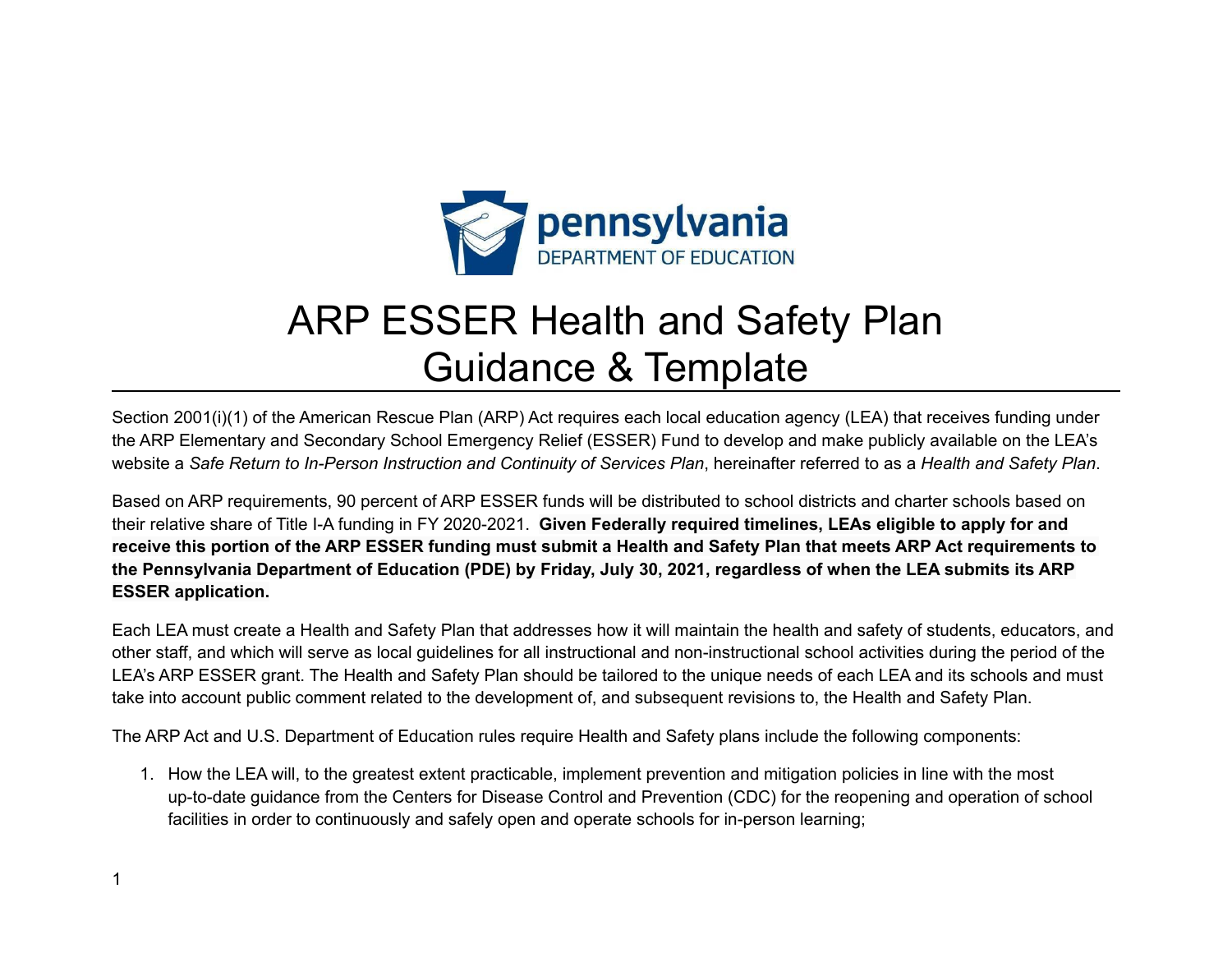- 2. How the LEA will ensure continuity of services, including but not limited to services to address the students' academic needs, and students' and staff members' social, emotional, mental health, and other needs, which may include student health and food services;
- 3. How the LEA will maintain the health and safety of students, educators, and other staff and the extent to which it has adopted policies, and a description of any such policy on each of the following safety recommendations established by the CDC:
	- a. Universal and correct wearing of [masks](https://www.cdc.gov/coronavirus/2019-ncov/prevent-getting-sick/cloth-face-cover-guidance.html?CDC_AA_refVal=https%3A%2F%2Fwww.cdc.gov%2Fcoronavirus%2F2019-ncov%2Fcommunity%2Fschools-childcare%2Fcloth-face-cover.html);
	- b. Modifying facilities to allow for physical [distancing](https://www.cdc.gov/coronavirus/2019-ncov/prevent-getting-sick/social-distancing.html) (e.g., use of cohorts/podding);
	- c. [Handwashing](https://www.cdc.gov/handwashing/when-how-handwashing.html) and respiratory etiquette;
	- d. [Cleaning](https://www.cdc.gov/coronavirus/2019-ncov/community/clean-disinfect/index.html) and maintaining healthy facilities, including improving [ventilation](https://www.cdc.gov/coronavirus/2019-ncov/community/schools-childcare/ventilation.html);
	- e. [Contact](https://www.cdc.gov/coronavirus/2019-ncov/php/contact-tracing/contact-tracing-resources.html?CDC_AA_refVal=https%3A%2F%2Fwww.cdc.gov%2Fcoronavirus%2F2019-ncov%2Fphp%2Fopen-america%2Fcontact-tracing-resources.html) tracing in combination with *[isolation](https://www.cdc.gov/coronavirus/2019-ncov/if-you-are-sick/isolation.html)* and [quarantine](https://www.cdc.gov/coronavirus/2019-ncov/if-you-are-sick/quarantine.html), in collaboration with State and local health departments;
	- f. [Diagnostic](https://www.cdc.gov/coronavirus/2019-ncov/lab/pooling-procedures.html) and screening testing;
	- g. Efforts to provide COVID-19 vaccinations to school [communities;](https://www.cdc.gov/coronavirus/2019-ncov/vaccines/toolkits/schools-childcare.html)
	- h. Appropriate accommodations for children with disabilities with respect to health and safety policies; and
	- i. Coordination with state and local health officials.

The LEA's Health and Safety Plan must be approved by its governing body and posted on the LEA's publicly available website by July 30, 2021.\* The ARP Act requires LEAs to post their Health and Safety Plans online in a language that parents/caregivers can understand, or, if it is not practicable to provide written translations to an individual with limited English proficiency, be orally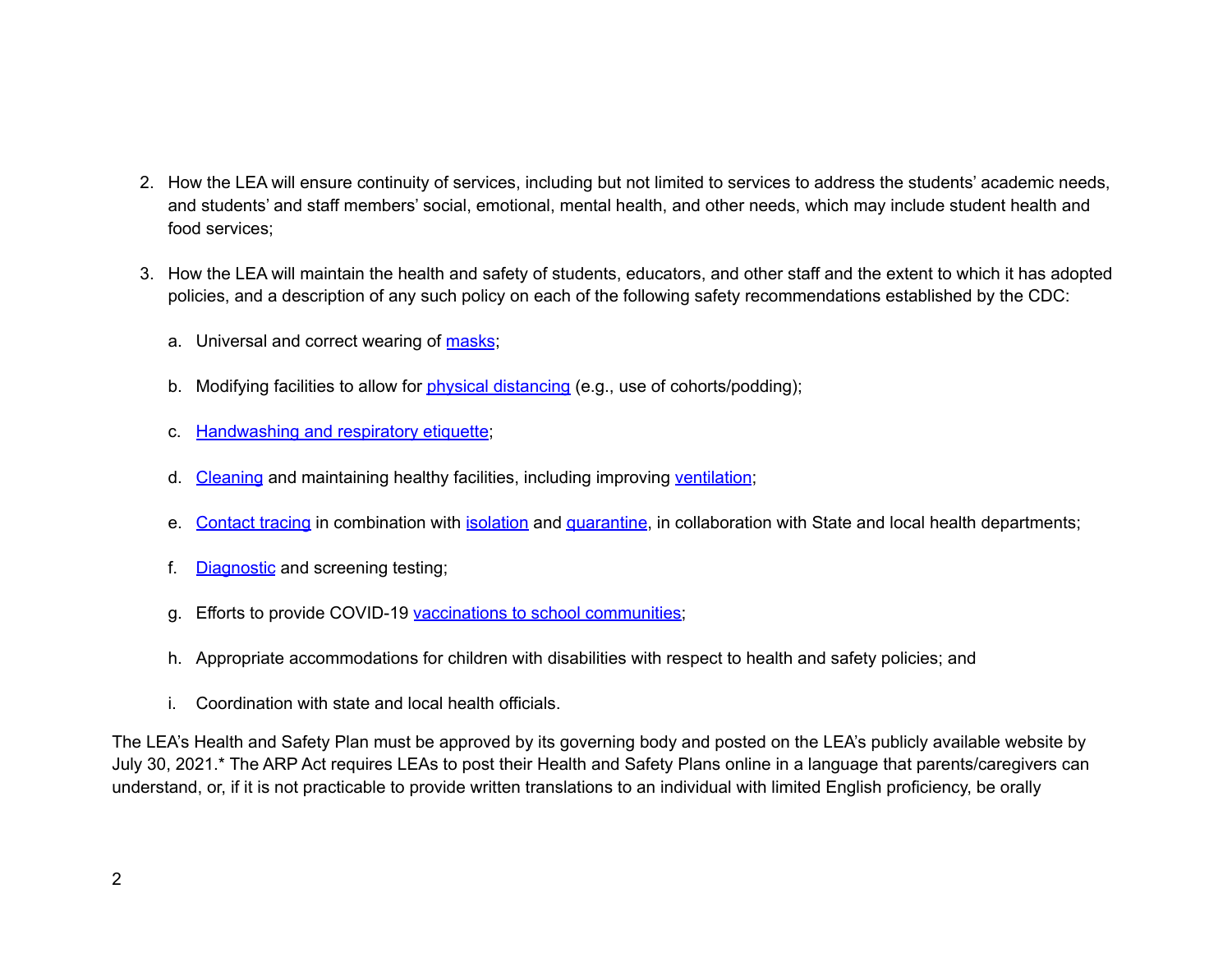translated. The plan also must be provided in an alternative format accessible, upon request, by a parent who is an individual with a disability as defined by the Americans with Disabilities Act.

Each LEA will upload in the eGrants system its updated Health and Safety Plan and webpage URL where the plan is located on the LEA's publicly available website.

The ARP Act requires LEAs to review their Health and Safety Plans at least every six months during the period of the LEA's ARP ESSER grant. LEAs also must review and update their plans whenever there are significant changes to the CDC recommendations for K-12 schools. Like the development of the plan, all revisions must be informed by community input and reviewed and approved by the governing body prior to posting on the LEA's publicly available website.

LEAs may use the template to revise their current Health and Safety Plans to meet ARP requirements and ensure all stakeholders are fully informed of the LEA's plan to safely resume instructional and non-instructional school activities, including in-person learning, for the current school year. An LEA may use a different plan template or format provided it includes all the elements required by the ARP Act, as listed above.

\* The July 30 deadline applies only to school districts and charter schools that received federal Title I-A funds in FY 2020-2021 and intend to apply for and receive ARP ESSER funding.

# **Additional Resources**

LEAs are advised to review the following resources when developing their Health and Safety Plans:

- CDC K-12 School [Operational](https://www.cdc.gov/coronavirus/2019-ncov/community/schools-childcare/operation-strategy.html?CDC_AA_refVal=https%3A%2F%2Fwww.cdc.gov%2Fcoronavirus%2F2019-ncov%2Fcommunity%2Fschools-childcare%2Fschools.html) Strategy
- PDE Resources for School [Communities](https://www.education.pa.gov/Schools/safeschools/emergencyplanning/COVID-19/Pages/default.aspx) During COVID-19
- PDE Roadmap for [Education](https://www.education.pa.gov/Schools/safeschools/emergencyplanning/COVID-19/SchoolReopeningGuidance/ReopeningPreKto12/CreatingEquitableSchoolSystems/Pages/default.aspx) Leaders
- PDE [Accelerated](https://www.education.pa.gov/Schools/safeschools/emergencyplanning/COVID-19/SchoolReopeningGuidance/ReopeningPreKto12/CreatingEquitableSchoolSystems/AcceleratedLearning/Pages/default.aspx) Learning Thorough an Integrated System of Support
- PA Department of Health COVID-19 in [Pennsylvania](https://www.health.pa.gov/topics/disease/coronavirus/Pages/Coronavirus.aspx)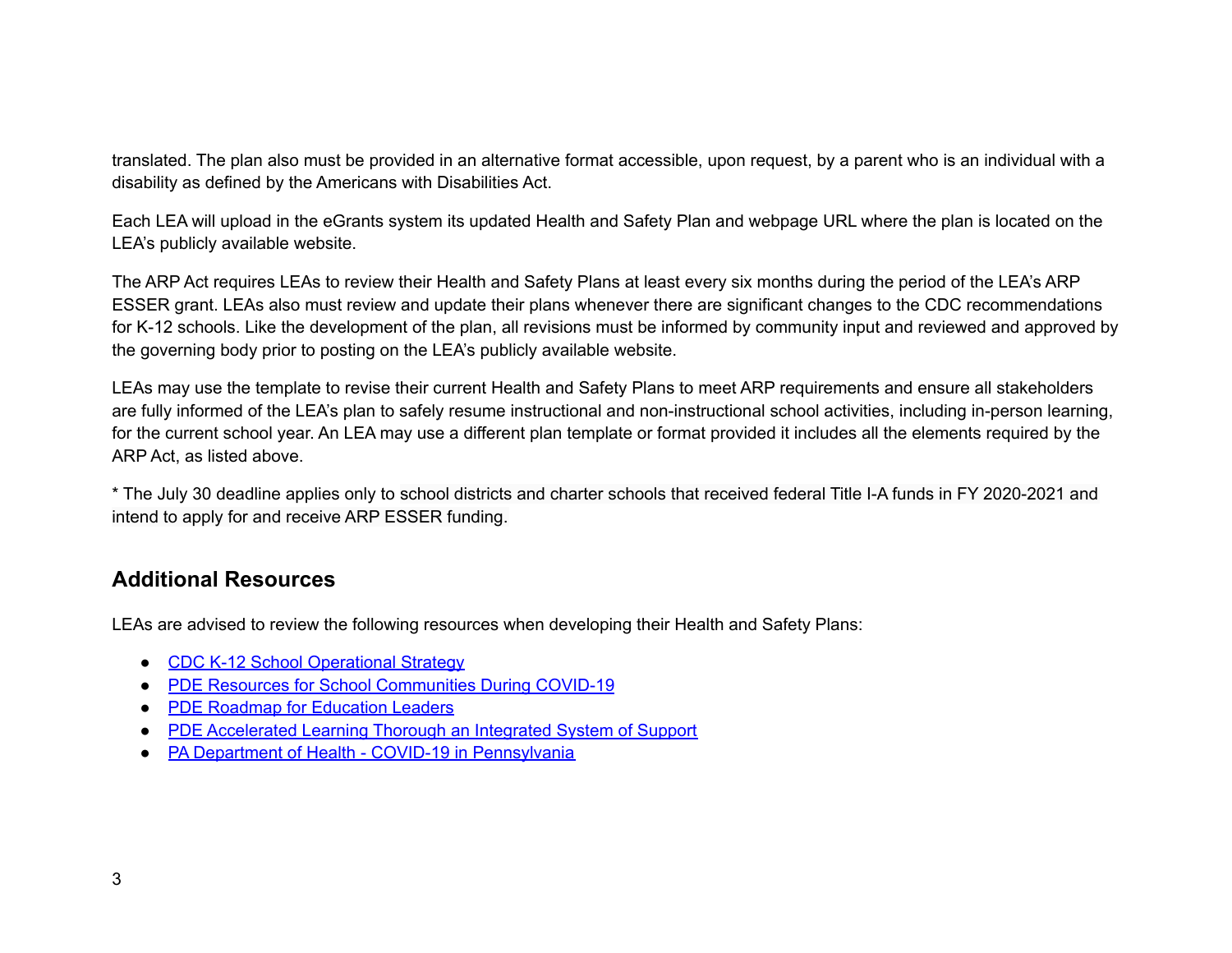# **Update: March 9, 2022**

On February 25, 2022, the CDC updated their guidance on masking. The guidance is now based on a three tier system (High, Medium, Low) that takes into account the strain on local health care systems. Using this new model, the CDC is dropping its recommendation for universal school masking when communities are in the medium or low tiers. The link below shows the community level for communities across the US. **Allegheny County has been "Low" since February 25th** according to this metric.

[COVID-19](https://www.cdc.gov/coronavirus/2019-ncov/your-health/covid-by-county.html) by County | CDC

## **Face Covering Update**

As a result of the updated CDC guidance and the "low" transmission rate in Allegheny County, PCS is revising its Health **and Safety Plan and will be mask optional for all students, staff and visitors.**

PCS has unique circumstances in that there are many different districts who provide bus transportation. Students will need to follow the individual district busing Health and Safety requirements when traveling on the bus. For example, Pittsburgh Public Schools is still requiring masks, so students will need to continue to wear masks on those buses.

## **Exposures and Quarantine Update**

If a student or staff member tests positive for COVID-19, they will be required to quarantine for 5 days. If a student was a close contact to someone who has tested positive, regardless of vaccination status, they may choose to follow the CDC guidance and quarantine for 5 days and these will be considered excused absences, or they may return to school, with no quarantine period required.

## **Continuity of Learning Update**

If a student is quarantining due to testing positive, or due to exposure, asynchronous work will be posted and communication regarding these assignments will come through the students' teachers. There will be no planned check ins with a Health and Safety sub or grade level teachers unless there are individual requests.

# **Communication**

Individuals who are identified as close contacts will be notified by phone, or email if notification is after 9 pm. Individuals who wish to know current case counts, can view a dashboard located on the PCS website that will be updated each Friday.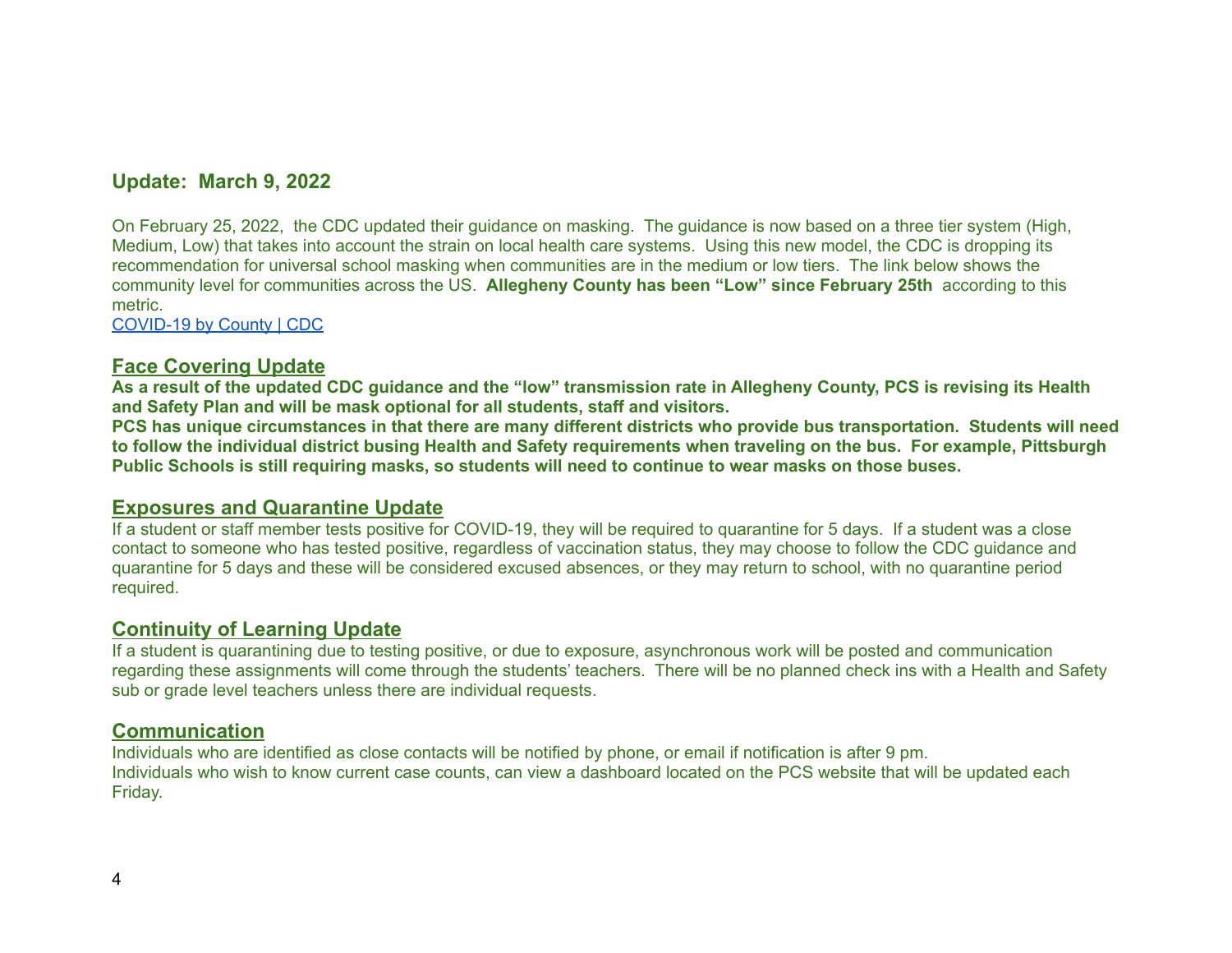## **Other Mitigation Strategies**

Staff and students will continue to enter through the thermal scanner. Visitors will be scanned for temperature, but will not be required to complete the covid questionnaire anymore. All cleaning protocols will remain the same. Lunchroom plastic partitions will be removed. Assigned seats for lunch will remain.

## **Update: January 11, 2022**

Based on the CDC recommendation on December 27, 2022, PCS will now reduce the quarantine period from 10 days to 5 days for students who test positive and for unvaccinated individuals who are exposed.

(PDF)(615 - 12/30/2021 - UPD - UPDATE: Isolation and [Quarantine](https://www.health.pa.gov/topics/Documents/HAN/2021-PAHAN615-12-30-UPD-Iso%20and%20Quar_GenPop1.pdf) Periods for COVID-19 for the General [Population](https://www.health.pa.gov/topics/Documents/HAN/2021-PAHAN615-12-30-UPD-Iso%20and%20Quar_GenPop1.pdf) (PDF)))

## **Six Month Review Date: Dec. 11, 2021**

Based on ARP/ESSER Health and Safety requirements, Provident Charter School must revise its Health and Safety Plan by February 11, 2022. Recent increases in positive cases and exposures among students, along with the removal of the PA mask mandate warrants revisions to the PCS Plan at this time.

Health and Safety Revisions to the Aug. 11, 2021 Plan are described below in red, while the August 2021 plan remains in its original form on the subsequent pages.

#### Face Coverings

Provident Charter School will continue to require face coverings, for an indefinite period of time, despite the removal of the mask mandate in PA on Dec. 8, 2021. As per the ARP Act requirements, community input was solicited through a family survey as well as a staff survey.

#### Exposures and Quarantines

PCS proceeds with an abundance of caution and quarantines masked, unvaccinated students who were exposed to another student from their classroom for a 10 day period. There is the option to test after 5 days and return with a negative result. Vaccinated students do not need to quarantine.

Families will continue to be notified if there is a positive case in their child's classroom, or if their child was considered a close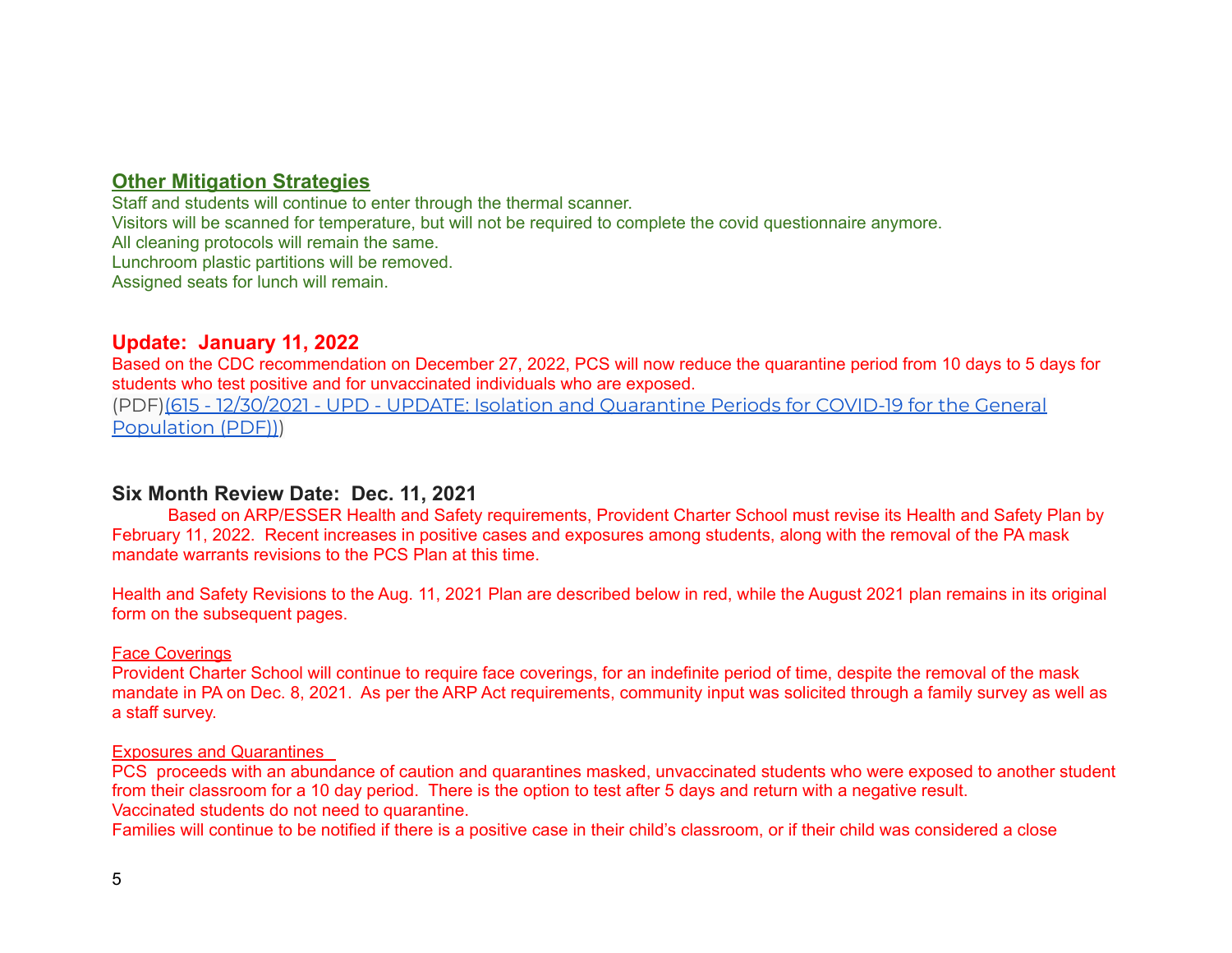#### contact.

#### Continuity of Learning

If **individual students are quarantining,** for any reason, the Health and Safety substitute will provide a daily check in to monitor or assist with any asynchronous work that is being completed. There will be no Wilson or Specials instruction (Art, TKD, Music, 3D design, PE, Digital Media) during individual quarantines.

If there is a need for the **entire building to move to virtual instruction,** classroom teachers will provide live instruction that follows their daily schedule. There will be Wilson instruction and Special Area instruction.

PCS will follow guidance from PDE regarding any future need to move to remote learning. For a school our size (under 500 students), PDE would not recommend a move to virtual instruction unless there was a positive case count of 25 or more within a 14 day period. This is 5% of the school population, and given our enrollment of 331, 17 positive cases within 14 days for the school to move to virtual learning again. The CDC has described a higher threshold of 10% of total school population ( 44 students) for a need to have the entire school move to remote instruction. It is recommended that schools consult with Department of Health regarding specific situations in which an entire building may consider remote instruction.

#### **Communication**

Throughout the first trimester, PCS staff would make individual phone calls to all students in classrooms that had a positive case as well as to students/staff who were close contacts. Classroom families will now be communicated through email as soon as there is knowledge of a positive case in their child's classroom. Emails to the entire PCS community will no longer occur. Individuals who wish to know current case counts, can view a dashboard located on the PCS website that will be updated each Friday.

#### Vaccination Assistance

PCS has provided a vaccine clinic (Dec 1 and Dec 22.) for any student and their families to receive a vaccine. Staff members also have the ability to receive a booster vaccination.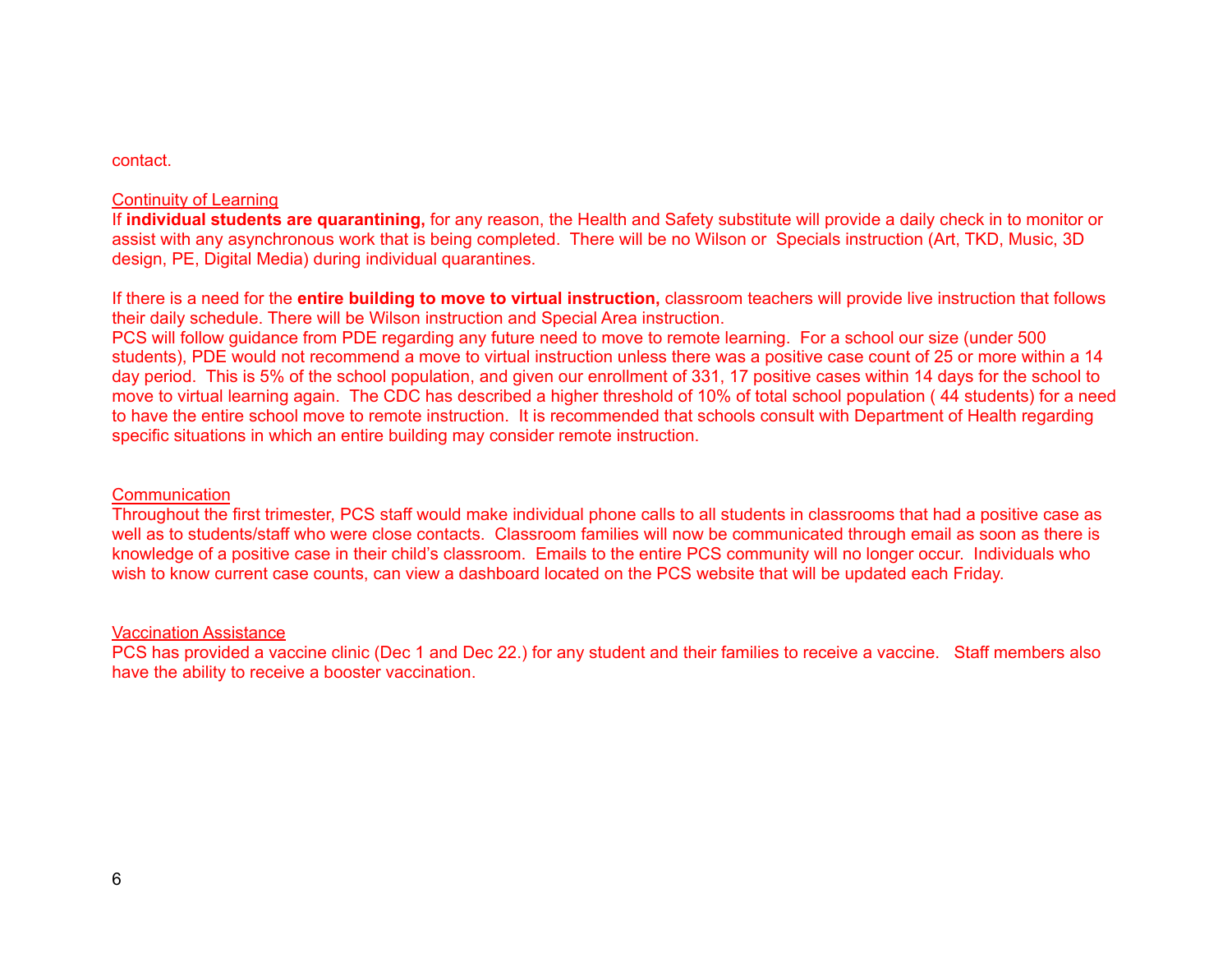# **Health and Safety Plan Summary: Provident Charter School**

**Initial Effective Date: August 11, 2021**

**Date of Last Review: August 10, 2021**

Date of Last Revision: (July 26, 2021) How will the LEA, to the greatest extent practicable, support prevention and mitigation policies in line with the most up-to-date guidance from the CDC for the reopening and operation of school **facilities in order to continuously and safely open and operate schools for in-person learning?**

Provident Charter School will continue to rely upon a pandemic team with defined roles and responsibilities to support prevention and mitigation policies during the reopening of school for the 2021-2022 school year. This pandemic team will be responsible for facilitating the local planning process, monitoring implementation of the local Health and Safety Plan, and continued monitoring of local health data to assess implications for school operations and potential adjustments to the Health and Safety Plan. As per the ARP Act, this team will review and revise the plan every six months.

# **Prevention and Mitigation Procedures**

Staff and students will continue to enter the building daily through thermal scanners to identify any individual who might be symptomatic with fever. The sanitizing/cleaning procedures, along with the contact tracing/quarantine procedures used in the 20-21 school year will continue, however the following mitigation strategies that were implemented during the 20-21 school year have been revised:

\*The daily COVID screener for staff will no longer be required.

\*Face coverings will be required indoors for all students and staff, regardless of vaccination status. (Students may request up to 10 minute mask breaks in which they remove their mask and be distanced from other students/staff.) \*Masks will not be required outdoors.

\*Restrictions to any visitors will be lifted; 24 hour notice will no longer be required, however visitors will have temperature checked, complete a COVID Screener upon entry to the building, and be required to wear as mask at all times in the building.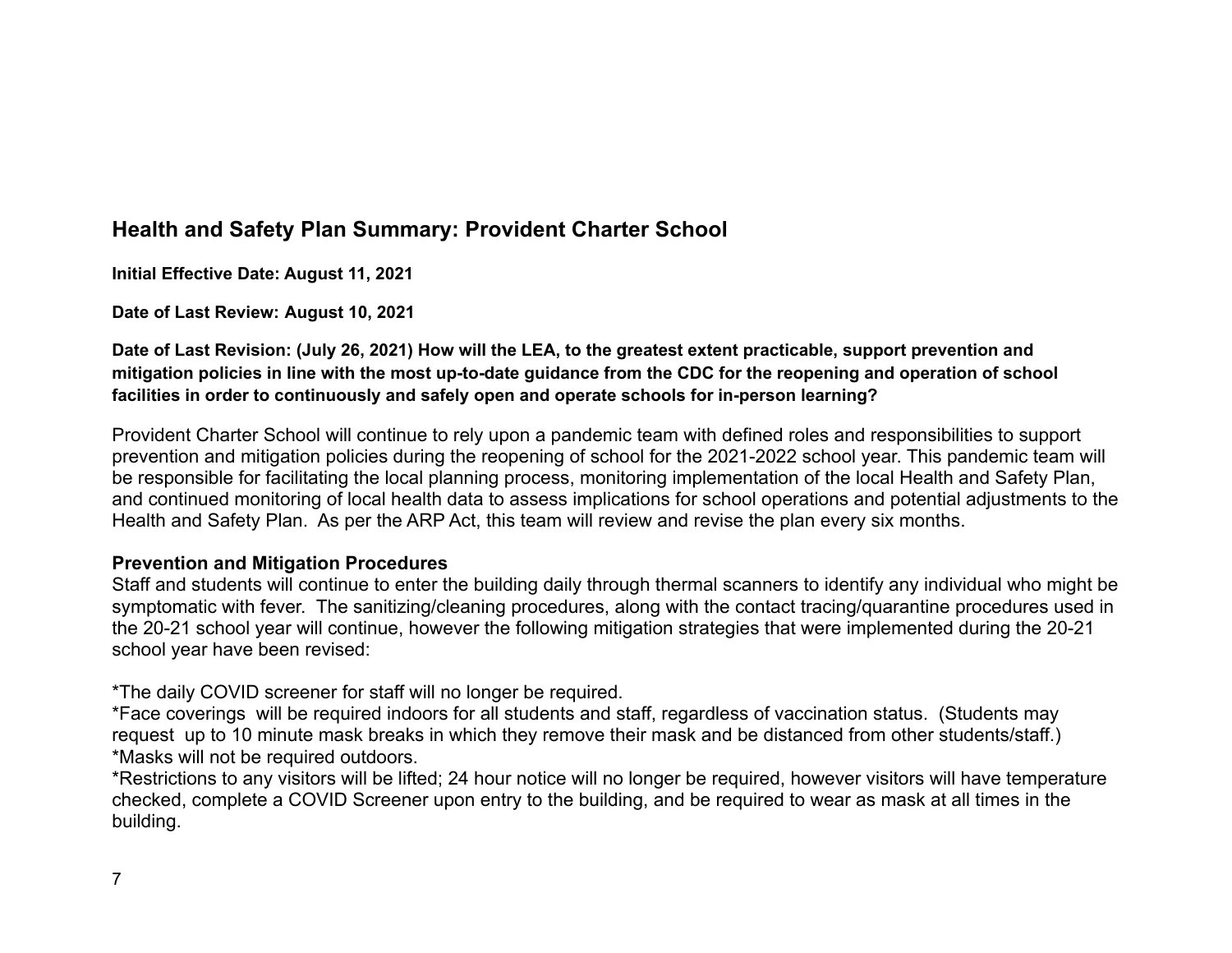\*Students may bring backpacks, lunch boxes and personal items back to school.

\*Students will eat lunch in the cafeteria and transition throughout the building. Students will sit in assigned seats and be 3-6 feet apart. There will be an option for students to be even further distanced upon request.

\*Clear, plastic table partitions have been purchased for the cafeteria seating, students may be within 3 feet of each other while seated at the table with sneeze guard partitions.

\*There will no longer be an extended remote learning option for students. The only time remote instruction will occur is during a required quarantine.

1. How will the LEA ensure continuity of services, including but not limited to services to address the students' **academic needs, and students' and staff members' social, emotional, mental health, and other needs, which may include student health and food services?**

**Provident Charter School will return to proximate learning for all students and staff for the 2021-2022 school year. Extended Remote Learning will not be an option.**

# **Continuity of Learning During a Quarantine**

There are two types of quarantine that may occur:

1. A student tests positive and that student was in the building. If the student is an elementary student (grades 2-5) the entire class will need to quarantine and those classroom teachers will provide remote instruction that will follow their daily proximate learning schedule. This schedule will include Wilson Language instruction.\* Contact tracing will occur to identify other students in the building that may have been exposed.

If the student is a middle school student (grades 6-8), contact tracing will occur to identify the students and staff who were exposed.

Those individuals who have not been vaccinated will need to quarantine.

For individuals who are vaccinated, the CDC updated a **recommendation (August 4, 2021)** for fully vaccinated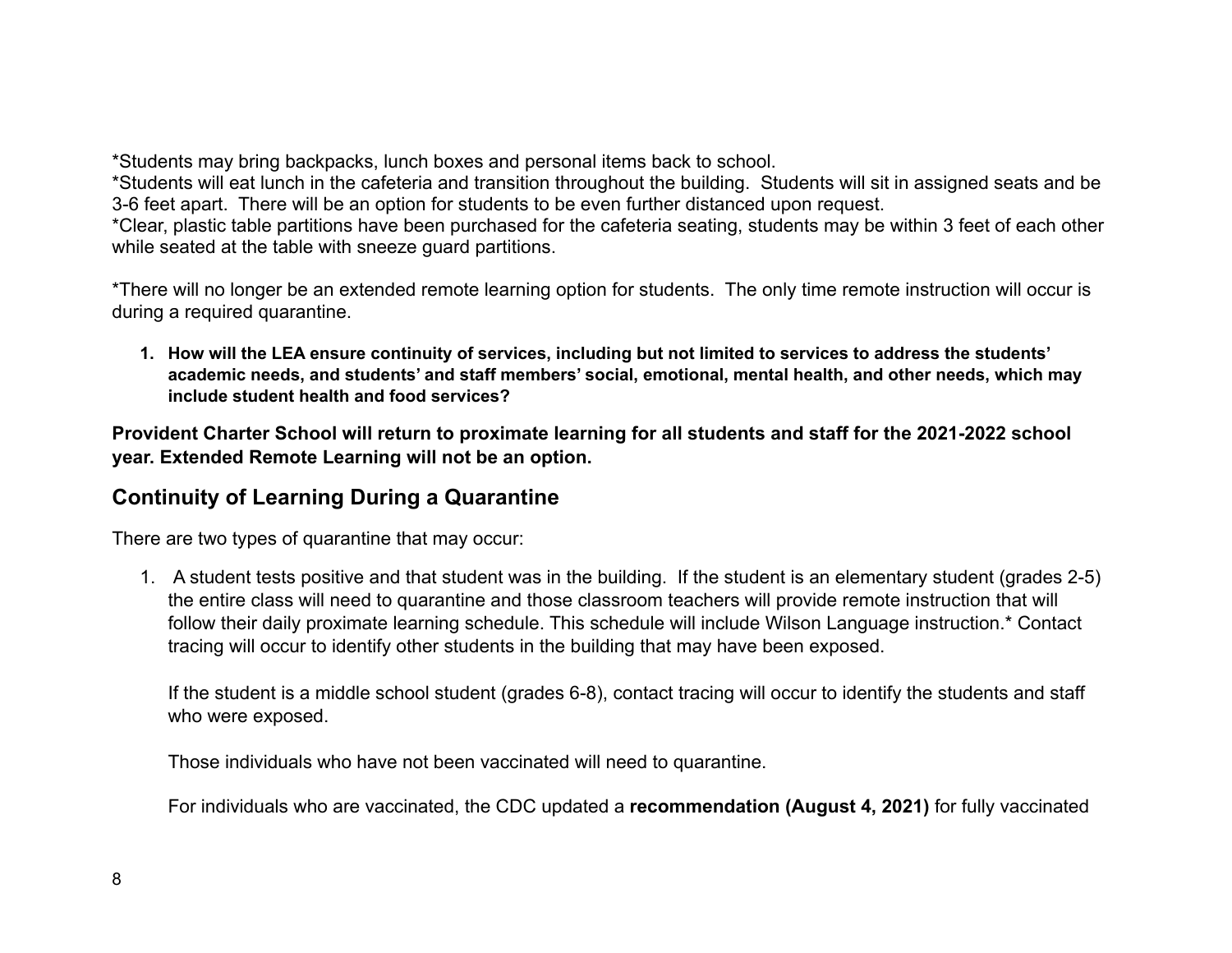people who have a known exposure to someone with suspected or confirmed COVID-19 to be tested 3-5 days after exposure, regardless of whether they have symptoms. The CDC also recommends in this case that exposed individuals should also wear a mask indoors in public for 14 days following exposure or until your test result is negative. You should isolate for 10 days if your test result is positive.

2. A student has been exposed somewhere outside of the school. That individual student (and not the entire class) will quarantine and that student will work asynchronously with materials provided by the classroom teacher, and/or work synchronously with a building substitute designated to provide remote instruction/check-ins. Any missed assignments, quizzes/tests for individual quarantines will be excused.

For continuity of learning to be successful, all students in the middle school will need to transport their devices to and from school daily. Expectations for device transport will be shared with students and families in the first few weeks of school and device transport will occur in a rollout period. 2nd and 3rd grade students will be given an additional device to keep at home should the need to quarantine arises. Students in grades 4 and 5 will need to take their school device home should the need to quarantine arise.

In addition, at the start of the school year, all teachers will prepare maintenance and review work for students to complete asynchronously. These materials will be sent home at the start of the school year ( by Friday, September 3, 2021) and remain at home. If and when the need arises to use them, teachers will assign specific work for students to complete.

\**Some students may receive Wilson instruction from other teachers not in the quarantining grade level, and these circumstances will need to be addressed on an individual basis as they arise.*

Students who may need to quarantine can have breakfast and lunches available for pickup or delivery. To support social, emotional and mental health, school counselors, student support specialists, as well as school based therapists can be available to meet with students both in person, or virtually. PCS is unique in that there are a number of administrators, coordinators, supervisors, and mentor teachers who can provide regular and consistent check-ins with all staff. If any staff member has a significant need, they can be connected with the employee assistance program, a service provided through our benefits.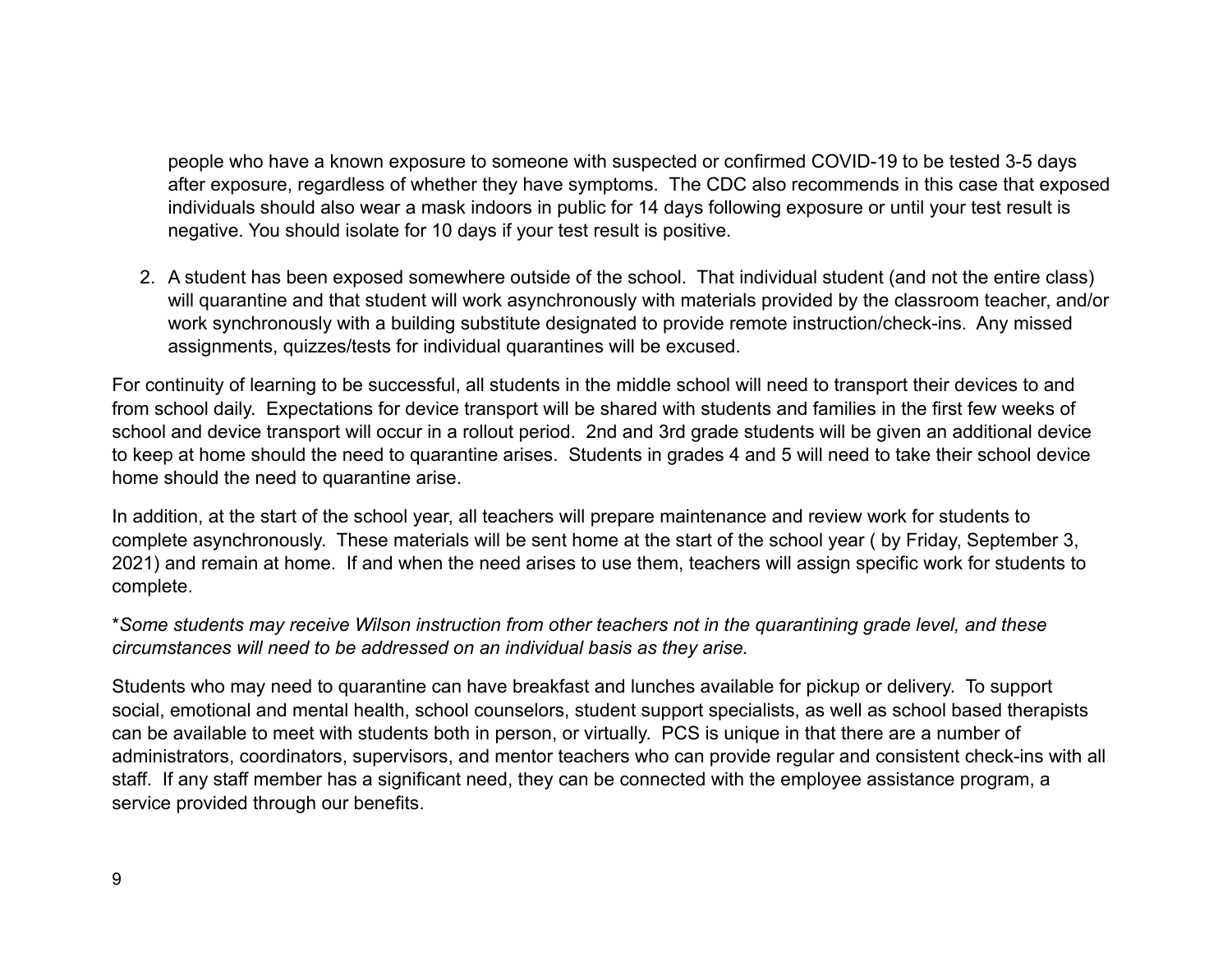2. Use the table below to explain how the LEA will maintain the health and safety of students, educators, and other staff and the extent to which it has adopted policies, and a description of any such policy on each of the following safety recommendations established by the CDC.

| <b>ARP ESSER Requirement</b>                                                                             | <b>Strategies, Policies, and Procedures</b>                                                                                                                                                                                                                                                                                                                                                                                                                                                                                                                                                                                                                                                                                                      |
|----------------------------------------------------------------------------------------------------------|--------------------------------------------------------------------------------------------------------------------------------------------------------------------------------------------------------------------------------------------------------------------------------------------------------------------------------------------------------------------------------------------------------------------------------------------------------------------------------------------------------------------------------------------------------------------------------------------------------------------------------------------------------------------------------------------------------------------------------------------------|
| a. Universal and correct wearing of<br>masks;                                                            | As per the recommendation of the CDC, Guidance for COVID-19<br>Prevention in K-12 Schools and ECE Programs face coverings will now be<br>required for all students and staff at PCS. Face coverings will also be<br>required for visitors to the school. While face masks are preferred, face<br>shields will be permitted given the uniqueness of our school and student<br>population.<br>Please note that buses are considered public transportation and<br>masks are required to be worn on buses.<br>Requirement for Face Masks on Public Transportation Conveyances and at<br><b>Transportation Hubs</b><br>Provident will continue to keep a supply of student and adult masks for<br>anyone who wants one when they are in the building. |
| Modifying facilities to allow for <b>physical</b><br>b.<br>distancing (e.g., use of<br>cohorts/podding); | PCS is unique in that most classrooms have 1-2 adults and no more than<br>12-15 students in each room.<br>Staff and students will be encouraged to maintain 3-6 feet social distance<br>between each other.<br>Staff and students who wish to maintain a consistent 6 foot distance will be<br>permitted to do so.                                                                                                                                                                                                                                                                                                                                                                                                                               |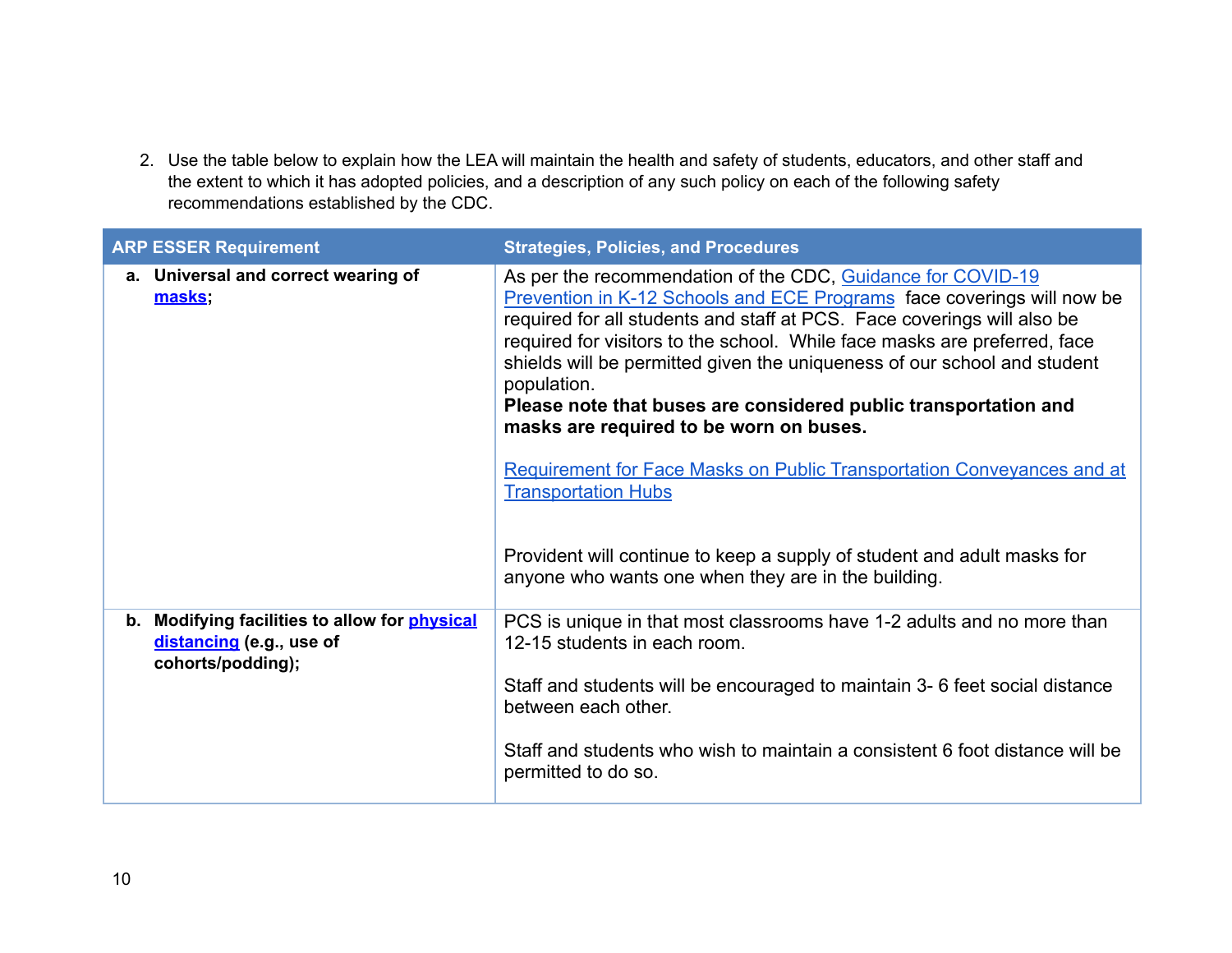|                                                              | Students will return to natural transitions within the building: they will move<br>classrooms when their schedule requires, they will transition to special area<br>classes and the cafeteria, and they will not need to wait until a rest room is<br>empty before entering.<br>Staff trainings will resume in person, as opposed to virtual, since the<br>restrictions on large gatherings have been lifted. All staff will be asked to<br>wear face coverings<br>Training rooms may have an area in which individuals can sit in a distanced<br>manner for any staff member.<br>Visitors will be permitted in the building, face coverings required, without<br>requiring 24 hour advance notice. |
|--------------------------------------------------------------|-----------------------------------------------------------------------------------------------------------------------------------------------------------------------------------------------------------------------------------------------------------------------------------------------------------------------------------------------------------------------------------------------------------------------------------------------------------------------------------------------------------------------------------------------------------------------------------------------------------------------------------------------------------------------------------------------------|
| <b>Handwashing and respiratory etiquette;</b><br>$c_{\cdot}$ | At the start of the 2021-2022 school year, all staff (e.g., custodians,<br>secretaries, teachers, etc.) will attend an information session that describes<br>the protocol for handwashing, covering coughs/sneezes, and face coverings<br>(https://www.cdc.gov/handwashing/fact-sheets.html<br>Staff will update students on proper hand washing and coughing/sneezing<br>etiquette during the first few days of school. Signs that provide visual<br>reminders for this behavior will remain posted.<br>When educating families and staff, Provident will include information from<br>public health organizations like the CDC or DOH on hygiene and                                               |
|                                                              | disinfection strategies for transmission prevention at home.                                                                                                                                                                                                                                                                                                                                                                                                                                                                                                                                                                                                                                        |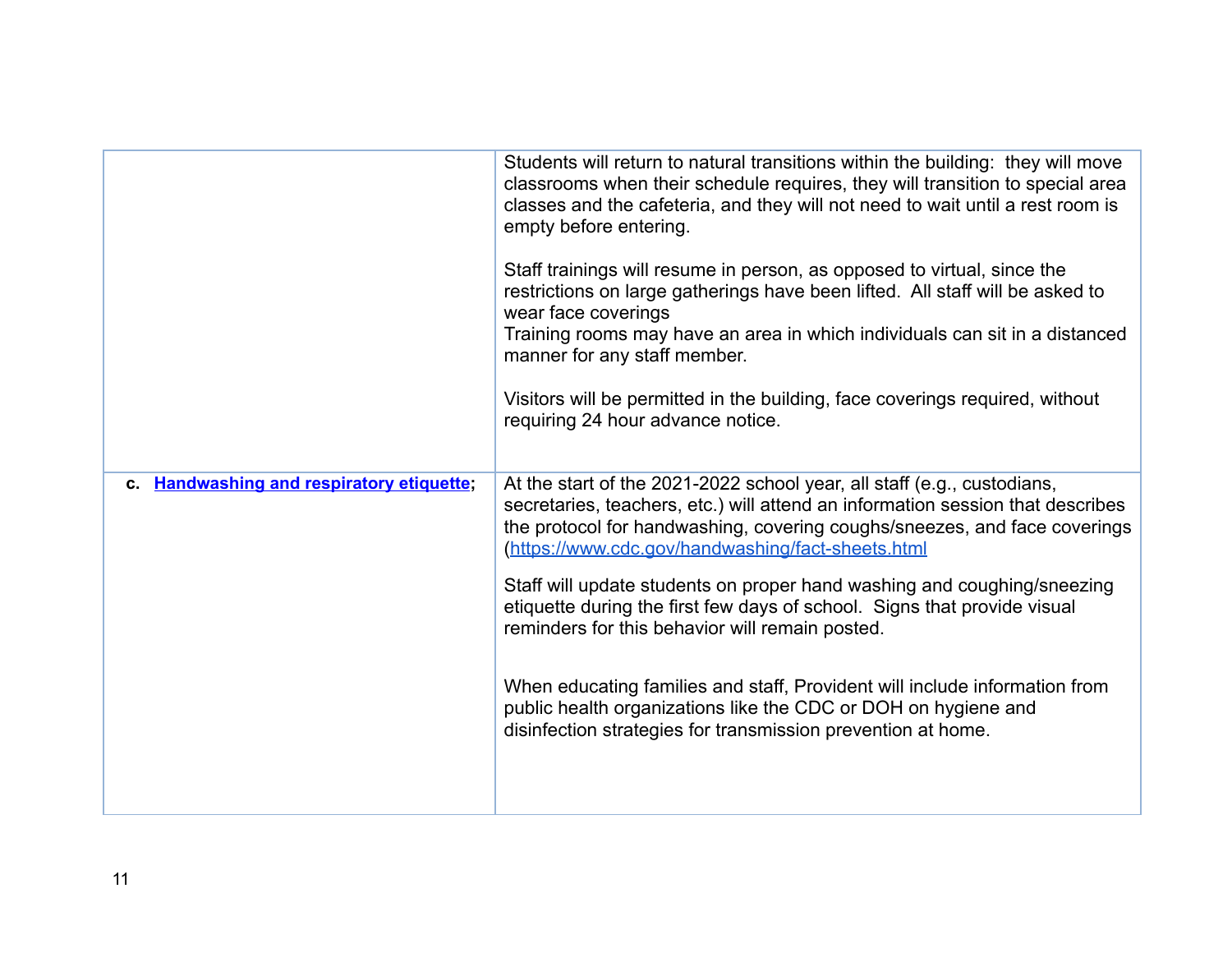| d. Cleaning and maintaining healthy<br>facilities, including improving<br>ventilation; | PCS will follow the same cleaning schedule as during the 20-21 school<br>year.<br>Facilities Cleaning Schedule: Common area touch points - 3x per<br>day(morning, afternoon and evening), Restrooms - 3x per day (morning,<br>afternoon and evening), Classrooms and offices - 1x per day (Evening)<br>For the 21-22 school year, PCS has contracted with a new evening cleaning<br>service with the expectation of better quality cleaning services.<br>Provident classrooms have the proper ventilation including windows. In<br>addition, rooms have fans to circulate the air. Air purifiers will remain in<br>each room throughout the building, and their filters will be replaced prior to<br>the start of the 21-22 school year.<br>For the 21-22 school year, additional fans and air conditioners are being<br>purchased to further improve ventilation in classrooms.<br>Students will have access to refillable water containers, and water bottles.<br>The communal drinking fountains will remain closed. |
|----------------------------------------------------------------------------------------|-------------------------------------------------------------------------------------------------------------------------------------------------------------------------------------------------------------------------------------------------------------------------------------------------------------------------------------------------------------------------------------------------------------------------------------------------------------------------------------------------------------------------------------------------------------------------------------------------------------------------------------------------------------------------------------------------------------------------------------------------------------------------------------------------------------------------------------------------------------------------------------------------------------------------------------------------------------------------------------------------------------------------|
| e. Contact tracing in combination with                                                 | All visitors will complete the COVID-19 questionnaire form to screen for                                                                                                                                                                                                                                                                                                                                                                                                                                                                                                                                                                                                                                                                                                                                                                                                                                                                                                                                                |
| isolation and quarantine, in                                                           | symptoms & exposure and have their temperature taken prior to entering                                                                                                                                                                                                                                                                                                                                                                                                                                                                                                                                                                                                                                                                                                                                                                                                                                                                                                                                                  |
| collaboration with the State and local                                                 | the building (Google Form - COVID-19 Questionnaire). Students and staff                                                                                                                                                                                                                                                                                                                                                                                                                                                                                                                                                                                                                                                                                                                                                                                                                                                                                                                                                 |
| health departments;                                                                    | will have temperature screened daily upon arrival. If temperature is above<br>100.4 F they will be immediately isolated, masked (if not already wearing a<br>mask), and immediate dismissal will be arranged. Guidance letters will be<br>provided to isolated staff/ student's family (here) that direct them to contact<br>their healthcare provider and to communicate with the school nurse prior to                                                                                                                                                                                                                                                                                                                                                                                                                                                                                                                                                                                                                |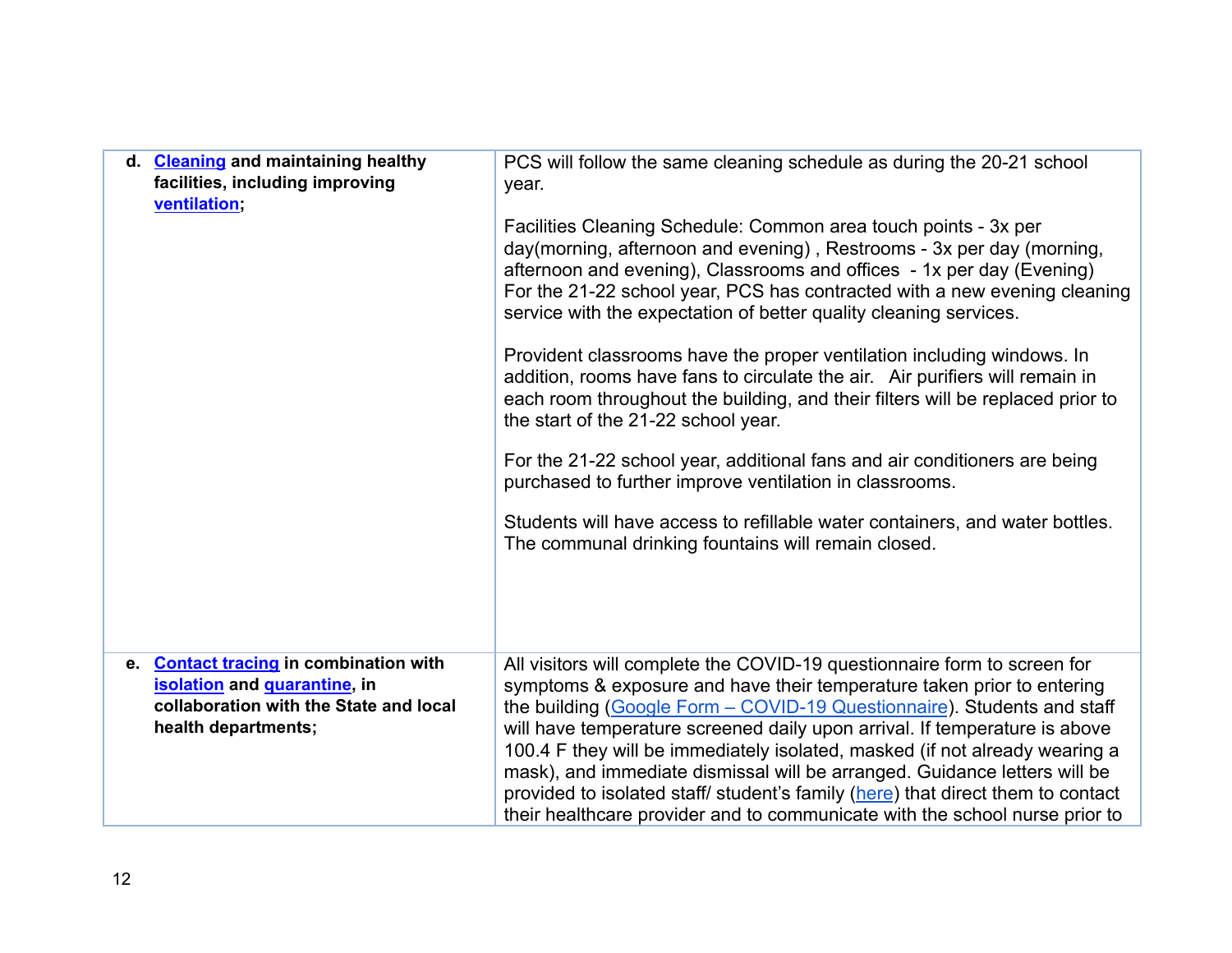| returning to the building. We will follow CDC guidance when managing the<br>dismissal and return of students/ staff with COVID-19 related symptoms.<br>Procedures are outlined below for a positive COVID-19 case at school and<br>exposure outside of school. |
|----------------------------------------------------------------------------------------------------------------------------------------------------------------------------------------------------------------------------------------------------------------|
| If a person tests positive for COVID-19 (and has been in Provident's<br>building):<br>1. Provident will immediately isolate the person for dismissal (if present<br>in the building). If currently absent and calling to notify of positive                    |
| results, the following steps will be the same.<br>Guidance letter will be given ( <i>I have COVID-19 symptoms, now what do I</i>                                                                                                                               |
| do?) outlining CDC requirements.<br>The CDC: If you are sick with COVID-19 or think you might have COVID-19<br>instructions include (but are not limited to):                                                                                                  |
| Stay home except to get medical care.<br>Separate yourself from others as much as possible.                                                                                                                                                                    |
| Monitor symptoms and follow healthcare provider instructions.<br>Seek emergency medical attention as needed (outlined in letter).<br>The CDC allows affected persons to discontinue isolation when ALL of the                                                  |
| following are met:<br>24 hours with no fever and                                                                                                                                                                                                               |
| <b>Symptoms</b> improved and<br>10 days since symptoms first appeared<br>1. Upon COVID-19 exposure, the CEO will notify staff and families that                                                                                                                |
| an individual who tested positive was in the building. If a class<br>Contact tracing will be completed by the School Nurse for all those in                                                                                                                    |
| close contact with the affected person. CDC exposure guidelines will<br>be used as outlined here: Considerations for Case Investigation and<br><b>Contact Tracing in K-12 Schools and Institutions of Higher Education</b>                                     |
| (IHEs)<br>Less than 3-6 feet away (for K-12 settings) for greater than 15 minutes.                                                                                                                                                                             |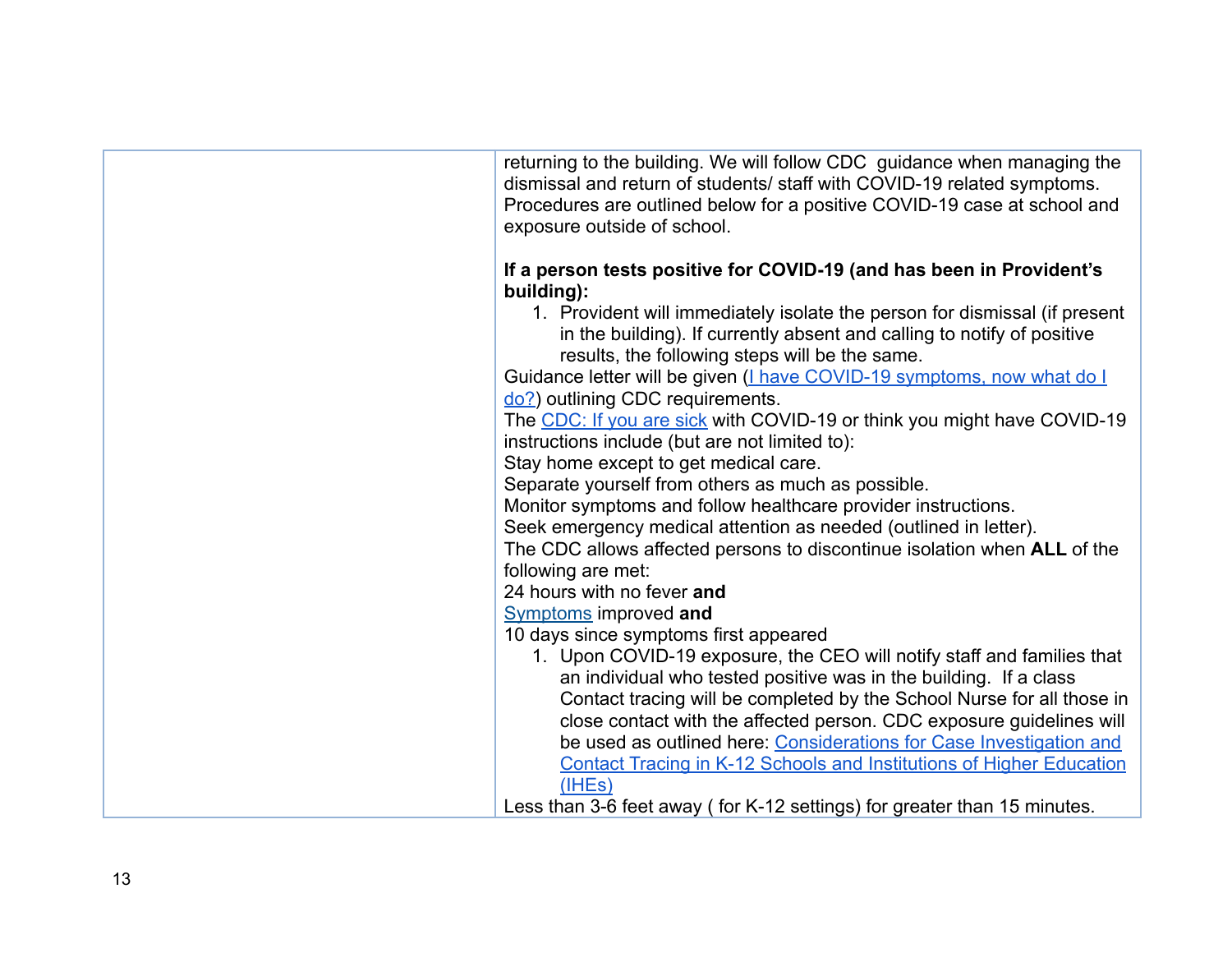| This exposure includes the two days prior to symptom onset and/or two<br>days prior to the specimen collection in persons without symptoms, until<br>they meet criteria for discontinuing home isolation.                                                |
|----------------------------------------------------------------------------------------------------------------------------------------------------------------------------------------------------------------------------------------------------------|
| 2. Exposed persons will be notified by the school nurse verbally and in<br>writing that they have been exposed to COVID-19 and need to follow<br>CDC guidance:                                                                                           |
| Despite vaccination status, get tested 3-5 days after exposure.                                                                                                                                                                                          |
| Stay home until 10 days after last exposure and maintain social distance (at<br>least 3 feet) from others at all times                                                                                                                                   |
| Self-monitor for symptoms                                                                                                                                                                                                                                |
| Check temperature twice a day                                                                                                                                                                                                                            |
| Watch for fever*, cough, or shortness of breath, or other symptoms of<br>COVID-19                                                                                                                                                                        |
| Avoid contact with people at higher risk for severe illness from COVID-19<br>Follow CDC quidance if symptoms develop                                                                                                                                     |
| If a person associated with Provident (staff/student) is in close contact<br>with someone who tests positive for COVID-19 (outside of Provident's<br>building):                                                                                          |
| 1. If an individual associated with Provident has exposure to someone<br>who tested positive for COVID-19, the Provident staff/family member<br>will notify the school nurse.                                                                            |
| Guidance letter will be given outlining CDC recommendations                                                                                                                                                                                              |
| The person(s) exposed should follow CDC guidance, including:<br>Get tested 3-5 days after exposure despite vaccination status.<br>Stay home until 10 days after last exposure and maintain social distance (at<br>least 3 feet) from others at all times |
| Self-monitor for symptoms<br>Check temperature twice a day                                                                                                                                                                                               |
|                                                                                                                                                                                                                                                          |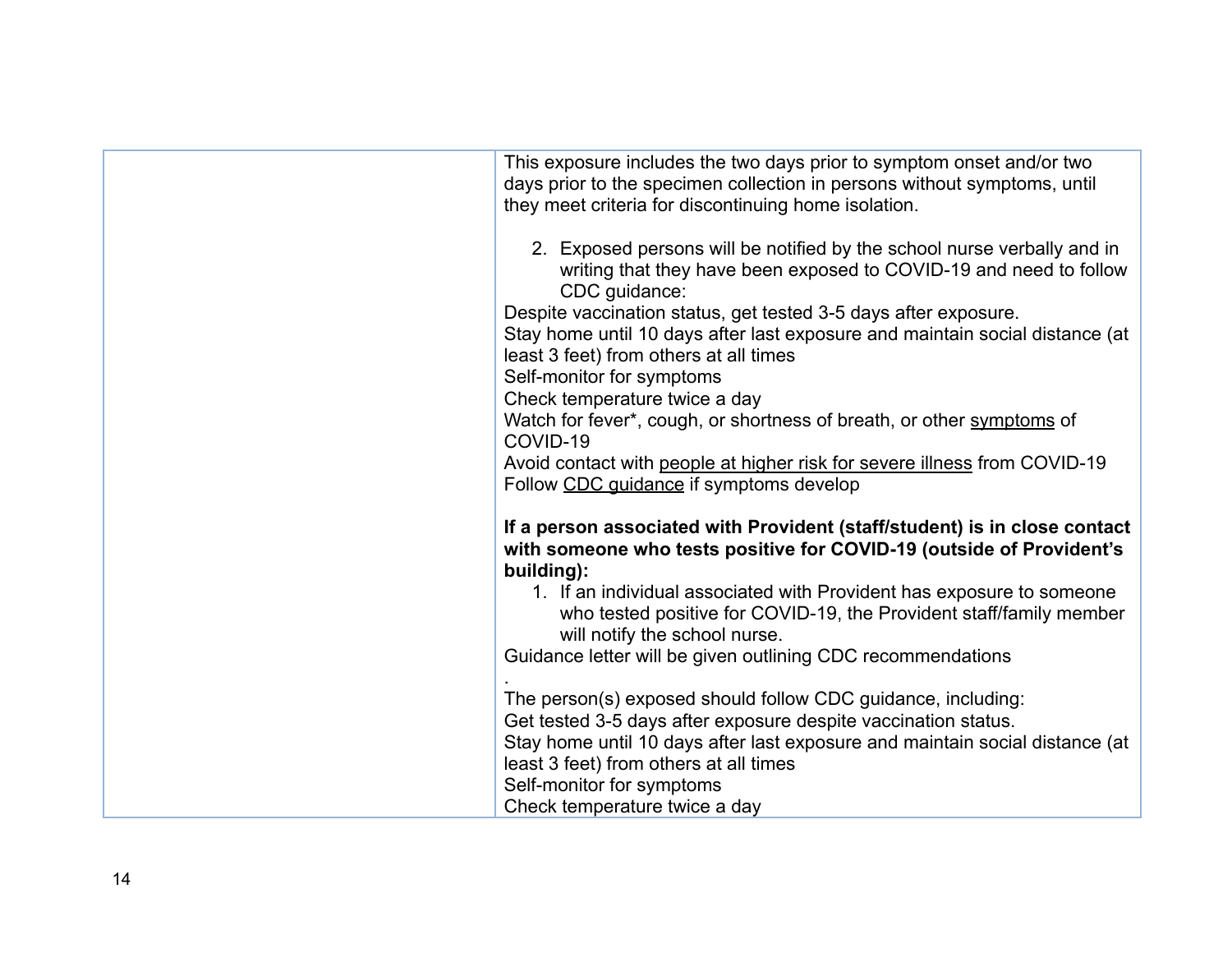|                                                              | Watch for fever*, cough, or shortness of breath, or other symptoms of<br>COVID-19                                                                                                                                                                                                                                                                                                                                                                                                                                                                                                                                                                                                                                                                                           |
|--------------------------------------------------------------|-----------------------------------------------------------------------------------------------------------------------------------------------------------------------------------------------------------------------------------------------------------------------------------------------------------------------------------------------------------------------------------------------------------------------------------------------------------------------------------------------------------------------------------------------------------------------------------------------------------------------------------------------------------------------------------------------------------------------------------------------------------------------------|
|                                                              | Avoid contact with people at higher risk for severe illness from COVID-19<br>Follow CDC guidance if symptoms develop<br>School will not close for exposure outside of the building, but rather that<br>staff/student will follow the above outlined guidance and stay home for 10<br>days after exposure.<br>Contact tracing will not be necessary in this case as the affected<br>1.<br>person was not in Provident's building. If the exposed staff or student does<br>become ill, they will follow the procedure for COVID-19 positive response as<br>noted above.<br>f. Staff and families should coordinate with School Nurse to plan for<br>return to ensure that CDC guidance is followed.                                                                           |
| <b>Diagnostic and screening testing;</b><br>q.               | All diagnostic and screening testing will be prescribed and performed by the<br>individual families' PCP and/or COVID-19 testing centers.                                                                                                                                                                                                                                                                                                                                                                                                                                                                                                                                                                                                                                   |
| h. Efforts to provide vaccinations to<br>school communities; | Staff at Provident Charter School had an opportunity to receive vaccinations<br>in March 2021. Approximately 80% of staff were vaccinated at that time.<br>In June 2021, students aged 12 and older, along with their siblings and<br>families, had an opportunity to participate in a vaccine clinic here at<br>Provident Charter School. Families will be encouraged, but not required, to<br>notify our school nurse prior to the 21-22 school year if they were<br>vaccinated, as this has impact on contact tracing should there be a positive<br>case in the building. If an individual is vaccinated, then exposed, they do<br>not need to to quarantine. Unvaccinated adults who have not been sick in<br>the past 3 months, will need to quarantine upon exposure. |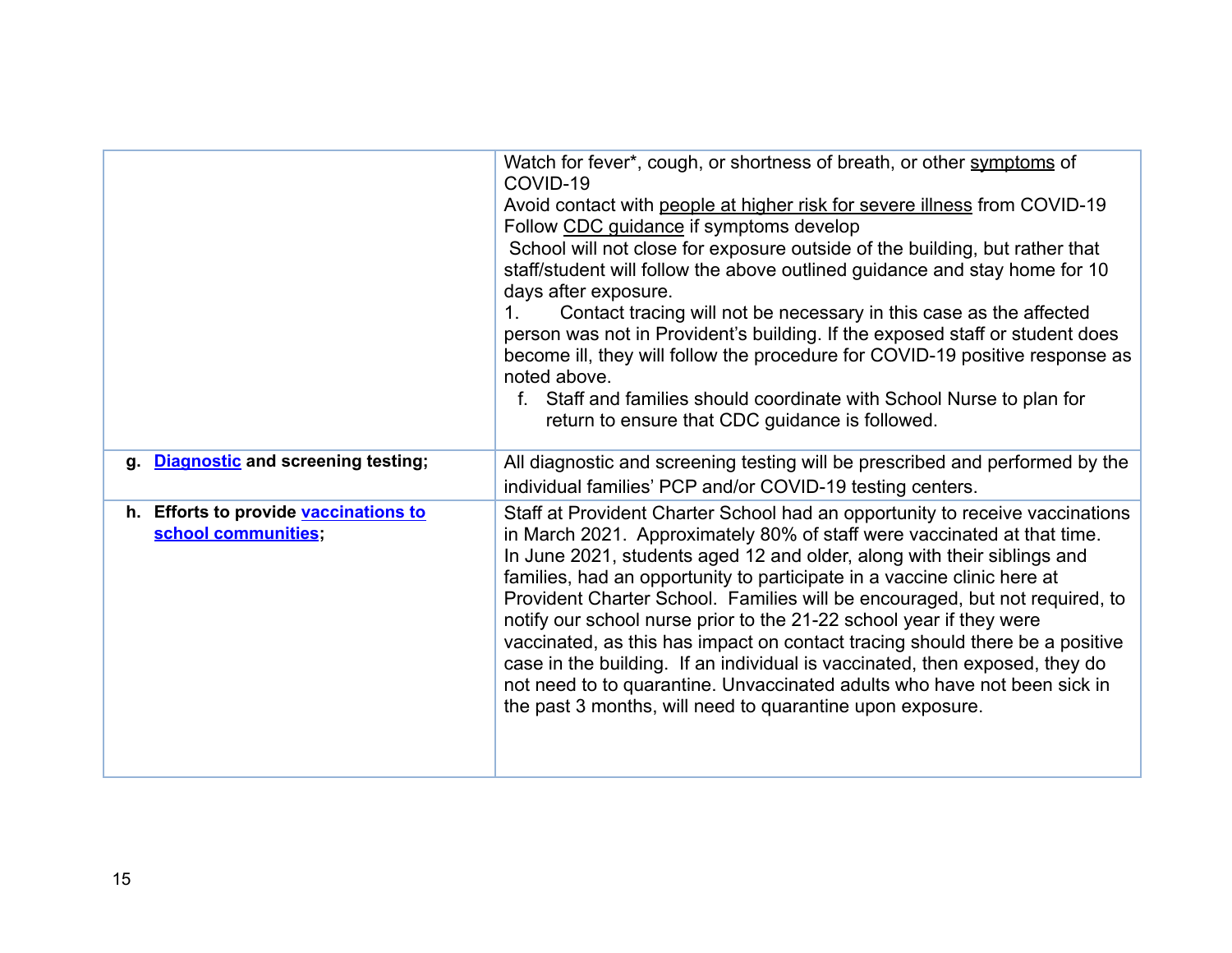| Appropriate accommodations for<br>students with disabilities with respect<br>to health and safety policies; and | Any accommodations that are required for students with disabilities will be<br>addressed on an individual basis between families and school<br>administration.                               |
|-----------------------------------------------------------------------------------------------------------------|----------------------------------------------------------------------------------------------------------------------------------------------------------------------------------------------|
| Coordination with state and local health<br>officials.                                                          | Provident Charter School will consider guidance from the Center for<br>Disease Control as well as the PA Department of Health when reviewing<br>and/or revising this Health and Safety Plan. |